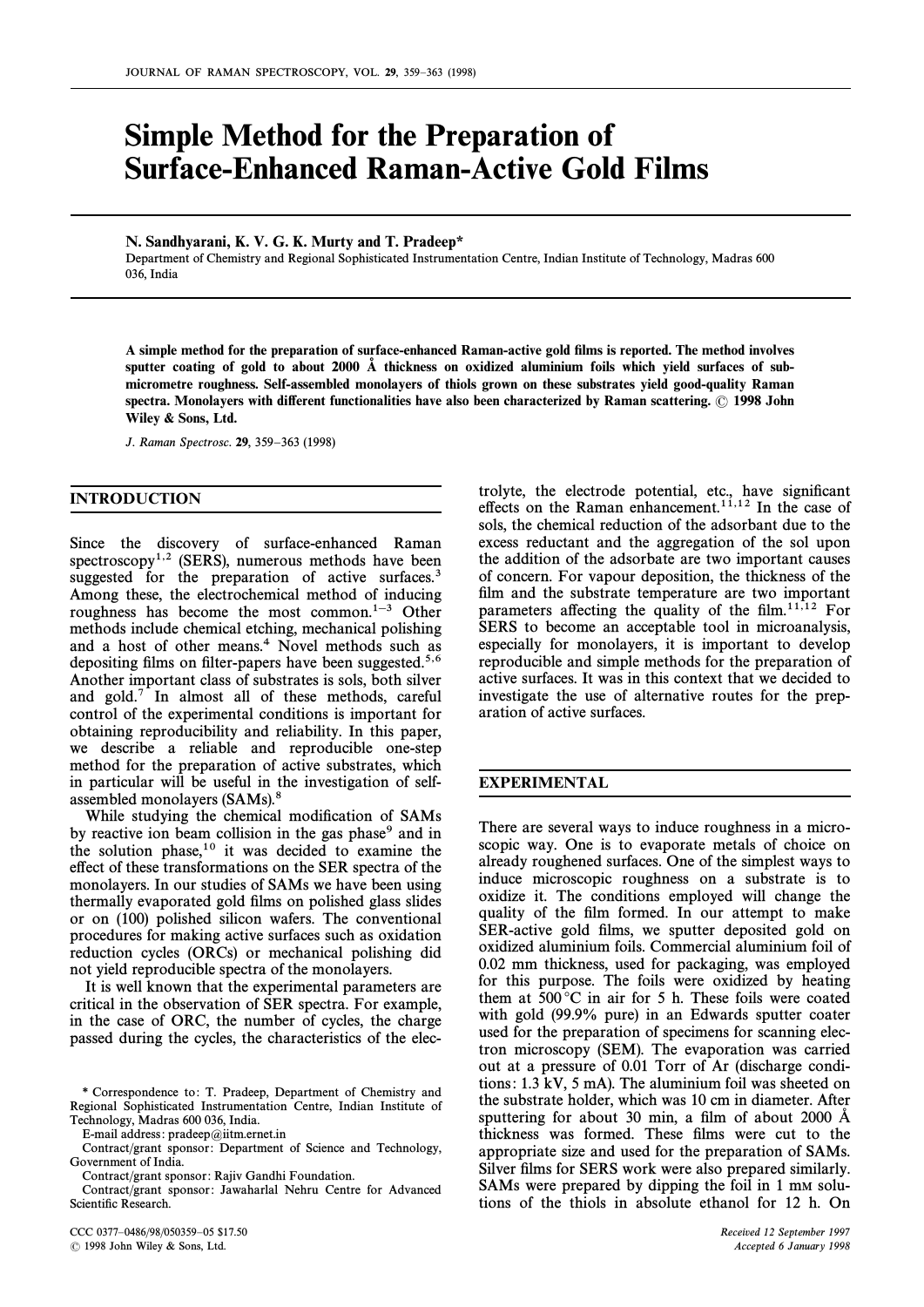removal from the solution, the foils were washed in absolute ethanol and air dried.

Raman spectra were measured with a Bruker IFS 66v FT-IR spectrometer with a Fourier transform Raman attachment. The primary excitation source was Nd :YAG laser radiation at 1064 nm. A laser power of 70 mW was used for the 1,4-benzenedimethanethiol monolayers. For other monolayers a laser power of 300 mW was used. The sample was held in a fixed position. Each spectrum was constructed from 1000 scans and the accumulation was complete in 50 min. No degradation was observed. The same monolayer could be used for variable-temperature measurements involving several measurements in the  $25-200$  °C. Variabletemperature measurements were performed with a laboratory-built heater and a programmable temperature controller.

In our measurements, it was found that the quality of the films was better when they were removed from the sputter coater soon after evaporation and immersed in the solution. In the case of foils kept in the vacuum chamber for long period, spurious peaks were observed. Nevertheless, all the foils gave the expected peaks upon monolayer formation.

### RESULTS AND DISCUSSION

Figure 1 shows the scanning electron micrographs of the thermally evaporated and sputter-coated gold films. It is evident that the sputter-coated film on oxidized aluminium foil [Fig. 1(a)] shows roughness of micrometre size. Previous SEM studies indicated the need for roughness of this order for Raman enhancement.<sup>13</sup> Thermal evaporation on polished glass [Fig. 1(b)] produced a more uniform film devoid of such roughness, although defects of sub-micrometre size are apparent. In order to understand the effect of oxidation, the micrograph of an unoxidized aluminium foil was also obtained [Fig. 1(c)]; this shows random defects, but the corrugations are not pronounced.

Figure 2 shows the Raman spectra of monolayers of 1,4-benzenedimethanethiol ( $HSCH_2C_6H_4CH_2SH$ )<br>(BDMT) grown on gold-coated polished glass and oxi- $C_6H_4CH_2SH$ <br>glass and oxidized aluminium surfaces. In order to compare the reliability of the spectrum, the spectrum of a monolayer grown on a silver film prepared similarly is also shown. The SERS spectrum of a BDMT monolayer on a silver sol has been studied by Lee et  $al.^{14}$  Whereas the polished film does not yield any spectrum, the other two spectra are similar. The Ag monolayer spectrum is identical with that obtained from BDMT adsorbed on silver sol reported by Lee et  $al.^{14}$  The complete absence of the S–H stretching mode on Ag indicates that the spectrum is only from the monolayer. The nearly complete disappearance of the aromatic  $C-H$  modes on Ag should be noted. This is explainable on the basis of SERS selection rules<sup>15,16</sup> and is indicative of an adsorbate geometry in which the benzene ring is lying flat on the surface. $14$  In the Au monolayer, chemisorption occurs with only one of the sulphur atoms and the other thiol proton is retained. Therefore, an S-H stretching mode is observable at  $2562 \text{ cm}^{-1}$ . The presence of the thiol proton leads to the appearance of a  $C-S-H$  bending







**Figure 1.** Scanning electron micrographs of (a) the gold-coated oxidized aluminium foil, (b) gold-coated polished glass plate and (c) unoxidized aluminium foil.

mode at 785 cm<sup>-1</sup> in Au which is completely absent in the Ag monolayer. The CH<sub>2</sub> wagging mode at 1253  $cm^{-1}$  present in the Au monolayer is absent in Ag where the thiol proton is absent. Since only one sulphur is chemisorbing on the Au surface, the benzene ring lies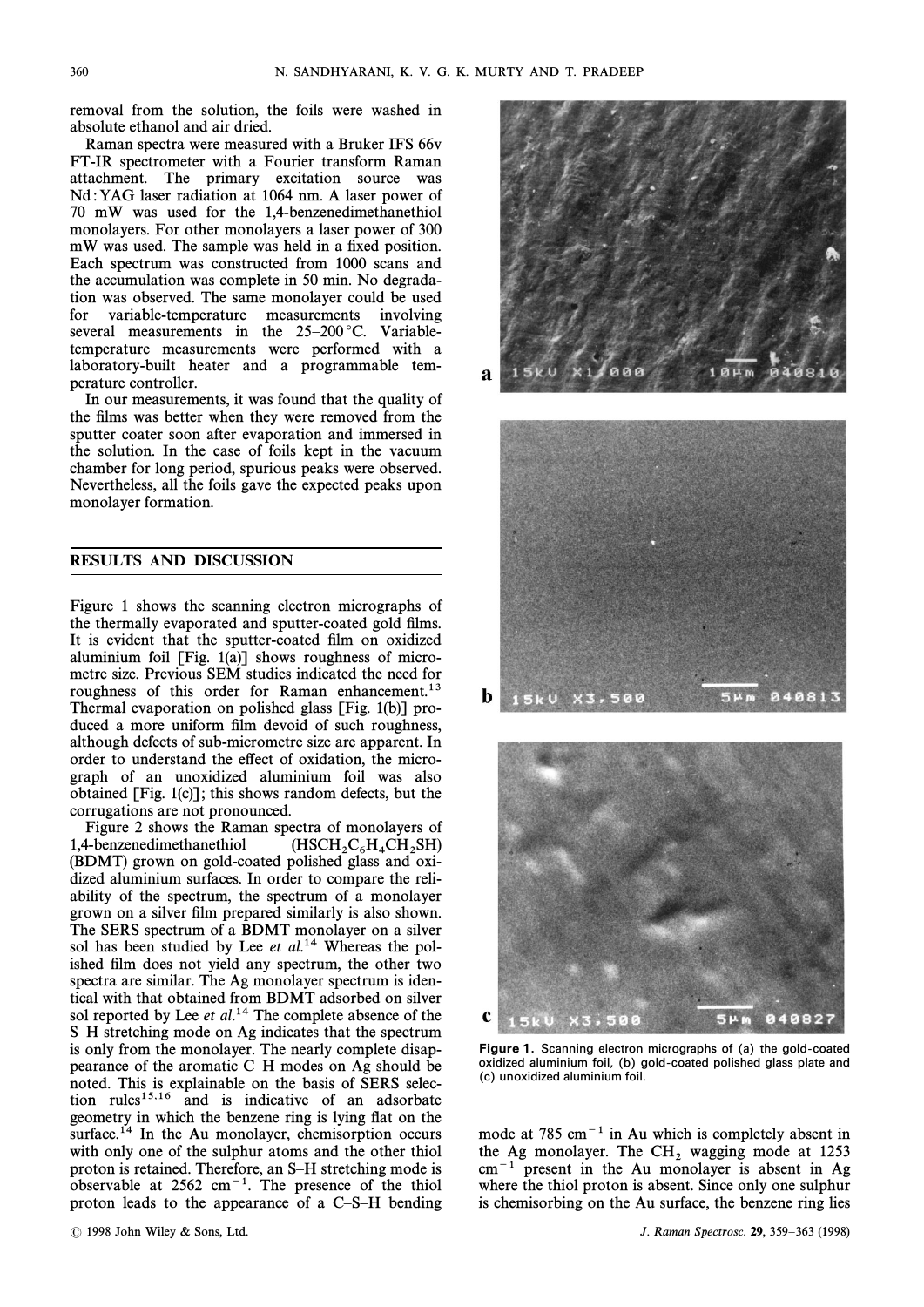

**Figure 2.** SER spectra of 1,4-benzenedimethanethiol monolayer on (a) gold deposited on polished glass, (b) silver and (c) gold deposited on oxidized aluminium foil.



**Figure 3.** SER spectra of (a) mercaptoundecanoic acid and (b) mercaptopropionic acid monolayers on gold. The inset shows the C–H regions for the same samples.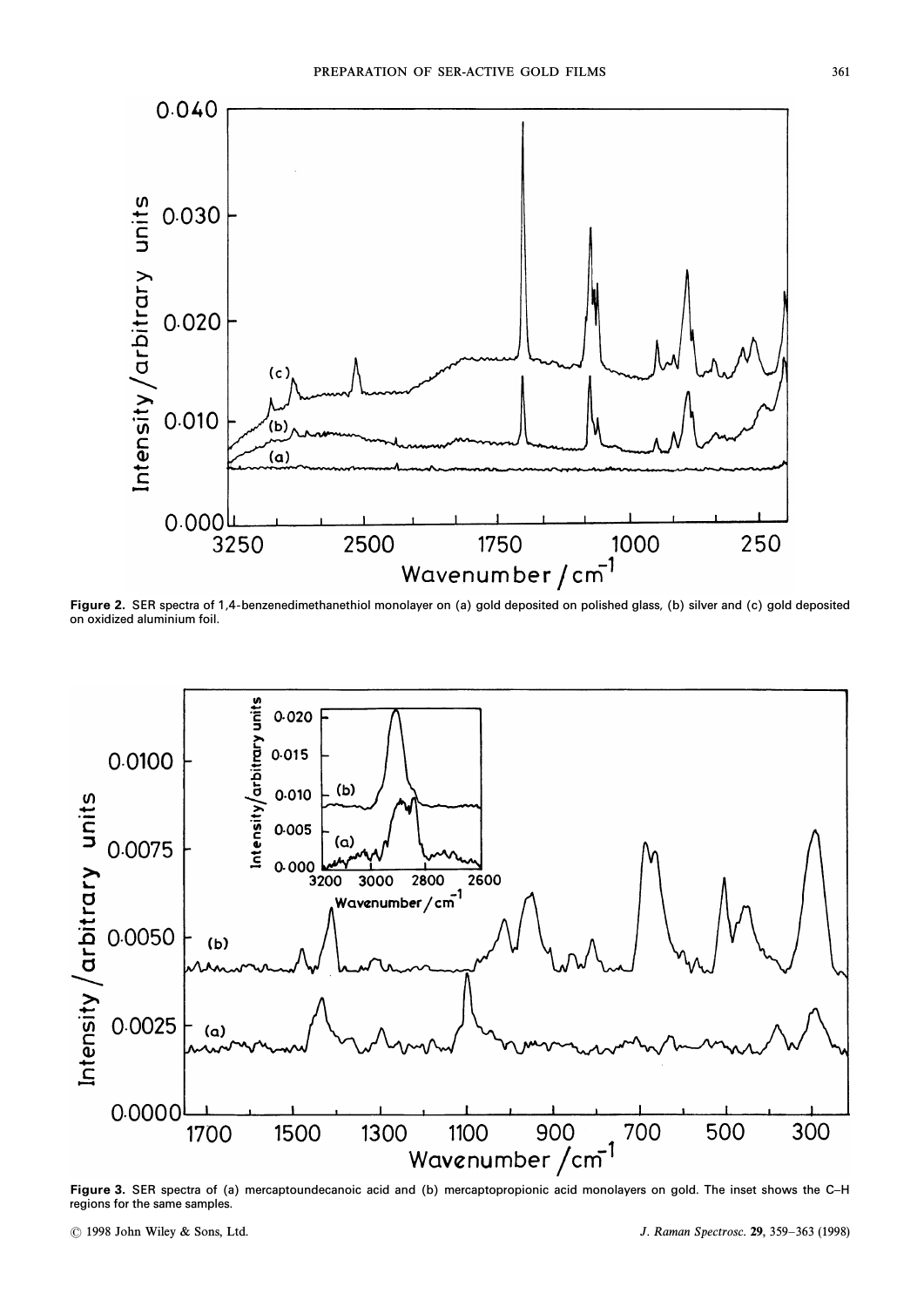| <b>BDMT</b>                     | BDMT/Au                           | BDMT/Ag                           | BDMT/Ag                     |                                    |                                                    |                       |
|---------------------------------|-----------------------------------|-----------------------------------|-----------------------------|------------------------------------|----------------------------------------------------|-----------------------|
| solid OR<br>$\tilde{v}/cm^{-1}$ | <b>SER</b><br>$\tilde{v}/cm^{-1}$ | <b>SER</b><br>$\tilde{v}/cm^{-1}$ | solb<br>$\tilde{v}/cm^{-1}$ | Assignment                         | $6 - 31G*$<br>Neu <sup>e</sup> $\tilde{v}/cm^{-1}$ | Symmetry <sup>d</sup> |
| 3056                            | 3052                              | 3050 (vw)                         |                             | vCH(arom)                          | 3053                                               | A′                    |
| 3035                            |                                   |                                   |                             |                                    | 3015                                               | A′                    |
| 3010                            |                                   |                                   |                             |                                    |                                                    | A′                    |
| 2928                            | 2924                              | 2916 (w)                          | 2928                        | $vCH(CH2)$ asym                    | 2957                                               | A"                    |
|                                 |                                   |                                   |                             |                                    |                                                    |                       |
|                                 |                                   |                                   |                             |                                    | 2956                                               | A"                    |
| 2840                            |                                   |                                   |                             | $vCH(CH2)$ sym                     | 2918                                               | A′                    |
|                                 |                                   |                                   |                             |                                    | 2917                                               | A′                    |
| 2553                            | 2562                              |                                   |                             | vSH                                | 2626                                               | A′                    |
|                                 |                                   |                                   |                             |                                    | 2625                                               | A′                    |
| 1611                            | 1609                              | 1609                              | 1604                        | $vCC$ (ring str.)                  | 1644                                               | A′                    |
| 1576                            |                                   |                                   |                             | $vCC$ (ring str.)                  | 1592                                               | A′                    |
| 1430                            |                                   |                                   | 1420                        | $CH2$ def.                         | 1467                                               | A′                    |
| 1254                            | 1253 (sh)                         |                                   | 1218                        | $CH2$ wag.                         | 1339                                               | A′                    |
|                                 | 1224                              | 1224                              |                             | CH <sub>2</sub> wag.               | 1290                                               | $\mathsf{A}'$         |
|                                 |                                   |                                   |                             |                                    |                                                    | A'                    |
| 1200                            | 1201                              | 1201                              | 1200                        | Sub. sen. band <sup>®</sup>        | 1195                                               | A"                    |
|                                 |                                   |                                   |                             |                                    | 1184                                               | $\mathsf{A}''$        |
|                                 |                                   |                                   |                             |                                    | 1170                                               | A′                    |
| 1183                            | 1181                              | 1177                              | 1180                        | $\beta_{\text{C--H}}$ <sup>f</sup> | 984                                                | A"                    |
| 978                             |                                   |                                   |                             | $\gamma$ с $\mathsf{H}$            | 941                                                | A"                    |
| 838                             | 838                               | 842                               | 842                         | $\gamma$ с $\mathsf{H}$            | 894                                                | A"                    |
| 792                             | 785                               |                                   |                             | $\delta_{\textsf{CSH}}$            | 850                                                | A"                    |
| 743                             | 743                               | 743                               | 741                         | $\gamma$ с $\_$ н                  | 818                                                | A′                    |
| 676                             | 668, 675                          | 662                               | 642                         | $vC-S$                             | 731                                                | A′                    |
| 638                             | 636                               | 634                               | 630                         | $\beta$ CCC <sup>f</sup>           | 694                                                | A"                    |
|                                 |                                   |                                   |                             |                                    | 625                                                | A′                    |
|                                 | 515                               | 500                               | 515                         |                                    | 496                                                | $\mathsf{A}'$         |
| 344                             | 355                               | 345                               | 345                         | Sub. sen. band                     | 326                                                | $\mathsf{A}''$        |
|                                 | 296                               | 233                               |                             | Metal-S vib.                       |                                                    |                       |
|                                 |                                   |                                   |                             | $CH2$ def.                         | 286                                                | A"                    |
|                                 |                                   |                                   |                             | CS bend.                           | 164                                                | $\mathsf{A}'$         |
|                                 |                                   |                                   |                             |                                    | 161                                                | A''                   |
|                                 |                                   |                                   |                             |                                    |                                                    |                       |

|  | Table 1. Wavenumbers ( $\tilde{v}$ ) and assignments of bands in the normal Raman (OR) spectrum of BDMT and |  |  |
|--|-------------------------------------------------------------------------------------------------------------|--|--|
|  | SER spectra of BDMT on gold and silver, together with the scaled $6-31G^*$ wavenumbers                      |  |  |

<sup>a</sup> Multiplied by 0.9.

 $b$  Ref. 15 (the bands at 642 and 630 cm<sup>-1</sup> have been assigned differently in Ref. 15).

c Neutral molecule.

d Symmetry notation.

e Substituent-sensitive band.

 $f_{\gamma}$ , Out-of-plane vibration;  $\beta$ , in-plane vibration;  $\delta$ , bending vibration.

perpendicular to the surface and surface selection rules<sup>15,16</sup> permit the observation of the aromatic C-H stretch at  $3052$  cm<sup>-1</sup>. The S-H band at 2540 cm<sup>-1</sup> completely disappears for a monolayer exposed to alkaline solution and the peaks at 785 and  $1253 \text{ cm}^{-1}$  also disappear, suggesting that the spectrum is from a monolayer itself. The monolayers were also characterized by X-ray photoelectron spectroscopy. The SER spectrum has been assigned (Table 1) on the basis of ab initio molecular orbital calculations and a detailed discussion will be presented elsewhere.<sup>17</sup>

In order to ascertain the reliability of the method, spectra of several monolayers of  $C_nH_{2n+1}SH$  ( $n = 3, 6,$  8, 0, 10, 12, and 18) were also measured. The spectra 8, 9, 10, 12 and 18) were also measured. The spectra were identical with those reported in the literature.<sup>18</sup> Various aspects of monolayer formation and their thermal stability were investigated using Raman spectroscopy and the results have been presented elsewhere. $19$ 

Figure 3 shows the spectra of the monolayers of mercaptoundecanoic acid and mercaptopropionic acid grown on gold films prepared on oxidized aluminium foil. This demonstrates the applicability of this method to systems with different functionalities. A detailed Raman study of these monolayers will be published separately.<sup>20</sup>

Although there have been attempts to make SERactive substrates by evaporation of Ag on materials such as PTFE and polystyrene<sup>21</sup> or latex spheres deposited on filter-paper,<sup>22</sup> no similar method has been reported for gold. There has been a preliminary report on the SER activity of oxidized surfaces.<sup>23</sup> It is important to note that it is relatively easier to obtain SERS from silver than gold. However, the method reported here has also been successfully tested with silver, where the spectra are identical with those from chemically prepared films. Although a study of different metal foils might lead to a better selection of the substrate, aluminium seems to be preferable owing to its easy availability and lower cost.

In conclusion, an inexpensive, simple, one-step method is suggested for the preparation of gold films active for SER scattering.